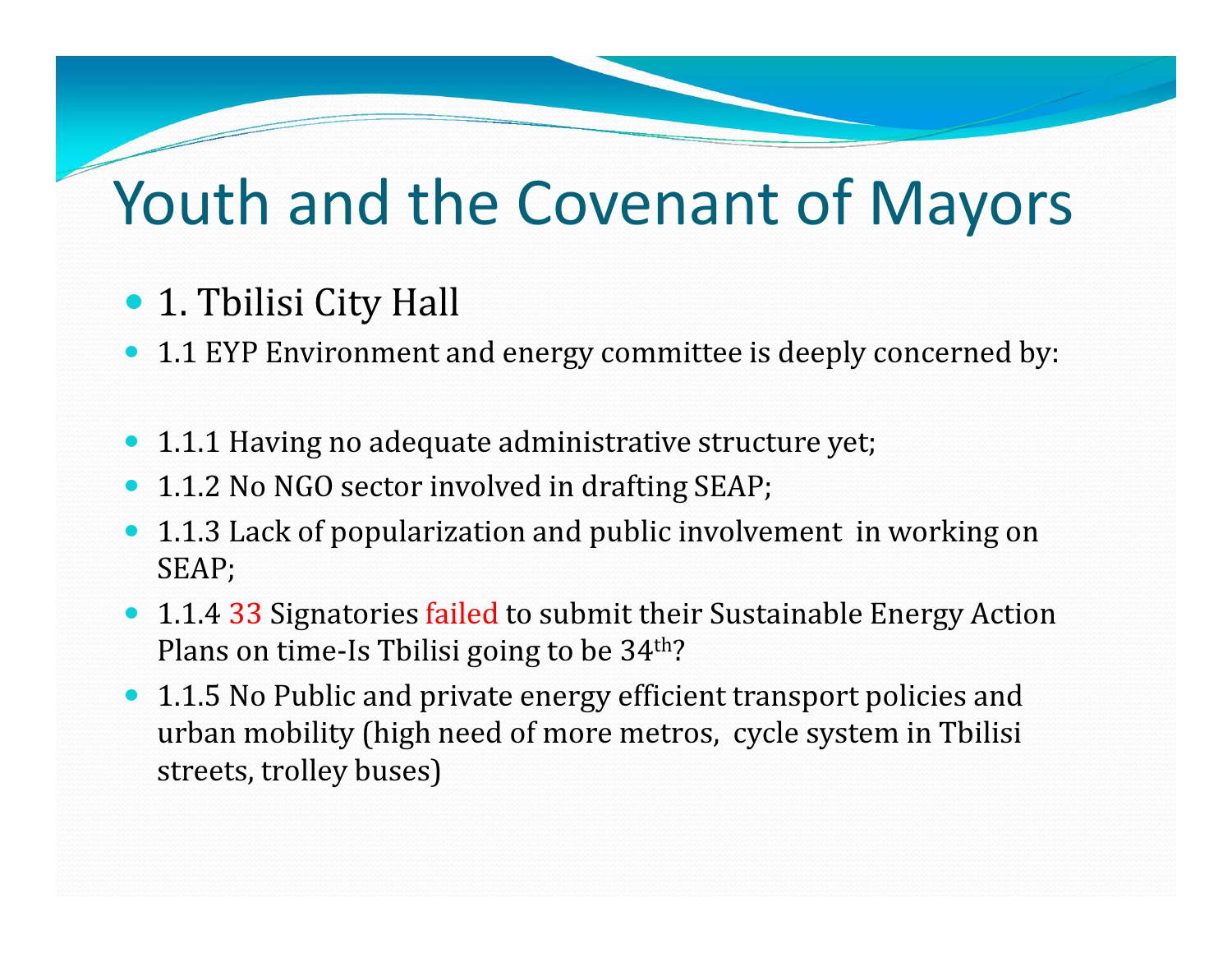- 2. European Commission
- 2.1 "recognizing cities involved in the Covenant" "implemented and funded the Covenant of Mayors Office" is this sufficient for a successful implementation of duties and obligations such as submission and implementation of SEAP?
- 2.2 No special funding for small projects for NGO sector?
- 2.3 High need of experienced signatory city practice popularization among cities having just signed or waiting to sign the Covenant.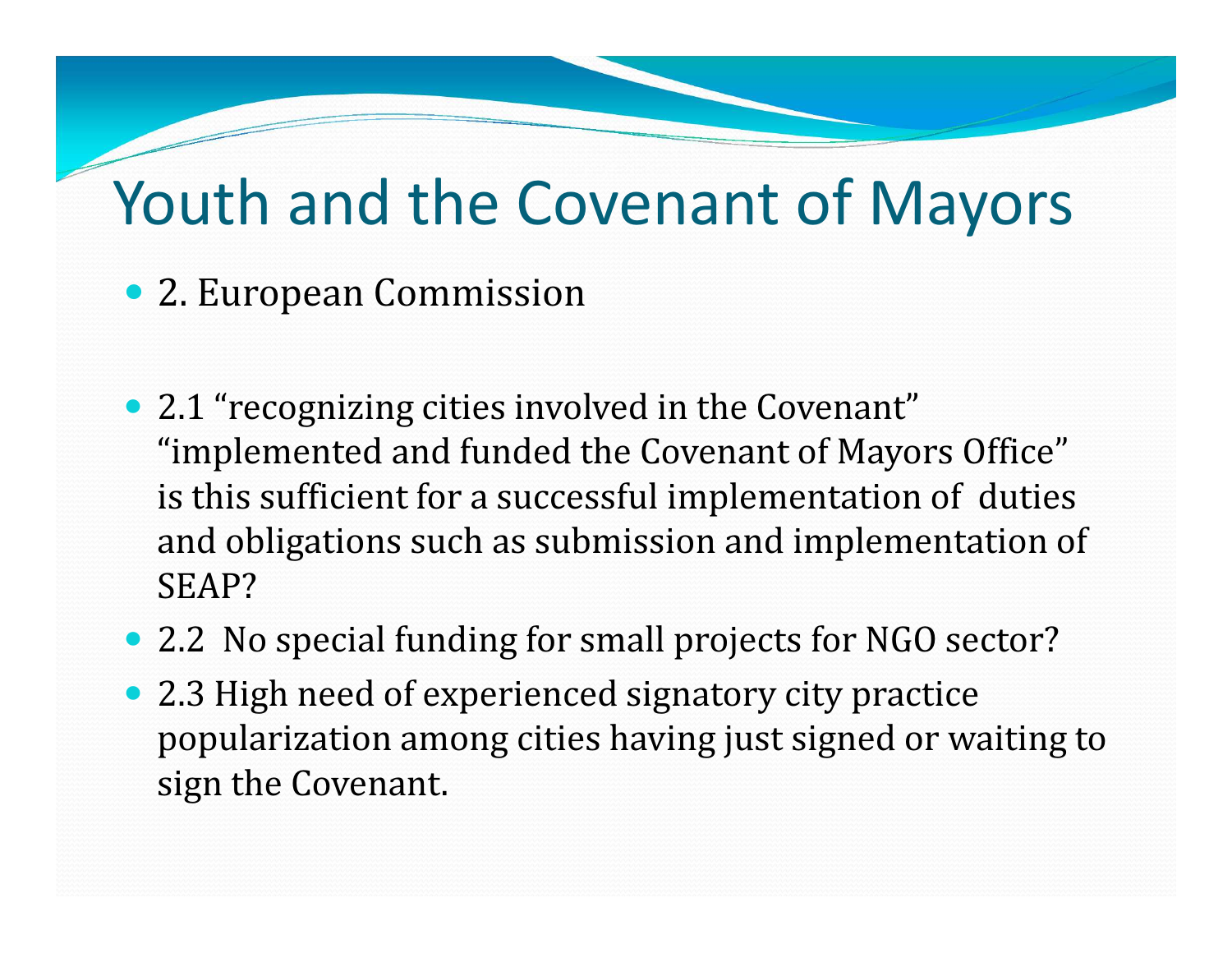- 1. What is the importance of youth involvement in implementation/popularization of the Covenant of Mayors?
- $\bullet$  A) "Intelligent energy behavior by citizens, consumers and businesses" would directly refer to:Raising awareness of students, school pupils - whole families awareness raised.
- $\bullet$  B) "Citizen and, in general, civil society participation" While parents/elder people are at work all day long youth representatives are the ones who bring the information up to them.
- $\bullet$  C) Involvement of youth representatives in energy-efficient activities-they are ready to implement future steps adjusted by you, 10-15 years later.